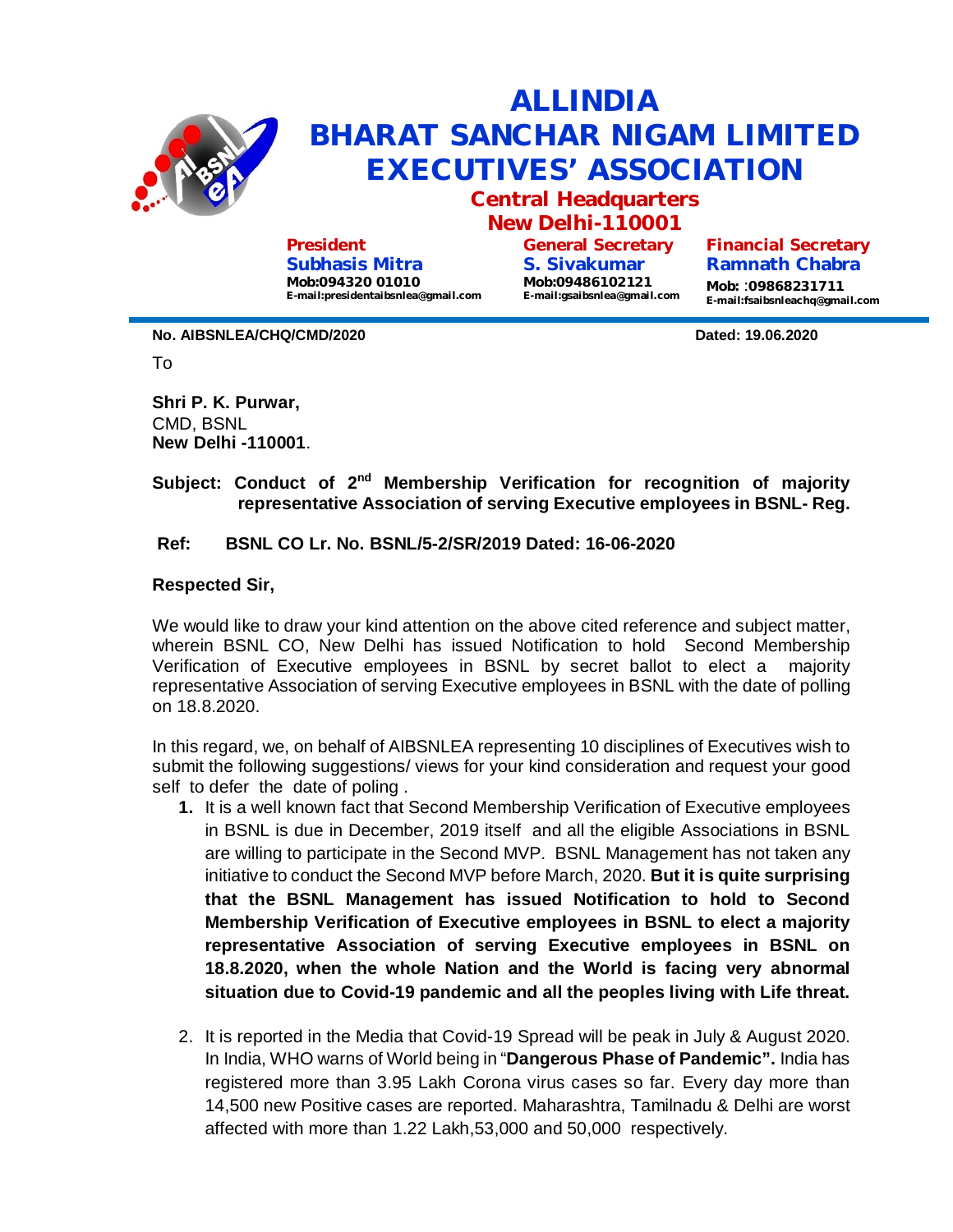- **3.** Metro, Electric Train Services are not yet operated and limited Buses are operated in some places. MHA notified compulsory quarantine for those who are travelled by Flights, Trains and buses from one State to another and Inter Districts from 5 days to 14 days according to the Pandemic situation in the concerned State/District. In view of that, it is very difficult to perform extensive travel by the CHQ/Circle/District Office bearers of our Association for MVP canvassing and conduct of Meetings. In addition to that. Mass gathering and conduction of meetings for MVP canvassing also banned by the MHA. There is strong resentment among the executives that how the BSNL Management fixed August, 2020 for holding Second MVP since Executives could not attend Offices due to the Containment and non-operation of Metros , Electric Train and Train Services. **Sir, We wish to know whether BSNL Management has got permission from the MHA for the conduct of Second MVP during the peak period of COVID-19 Epidemic?**
- 4. We are constrained to bring to your kind notice the feeling of our CHQ/Circle/District Office bearers and members that the BSNL Management is least bother about the life threat of BSNL Executives and even the request of the AIBSNLEA for the Special Insurance Coverage for the BSNL Employees who are maintaining the essential Telecom Services throughout the Country has not been considered by the Management. BSNL employees are not getting cashless treatment from Hospitals as per the BSNL MRS. This has caused a serious threat among the BSNL employees, in the wake of the outbreak of COVID-19. BSNL Management has not taken steps to ensure that employees get cashless treatment from various Hospitals, under the BSNL MRS, even though it is brought to the notice of the CMD by the AIBSNLEA.
- 5. Disbursement of salary of employees has become the last priority of the BSNL Management. Salary for the month of May, 2020, has not been disbursed so far. Timely payment of salary should be ensured every month. Superannuation Benefits (SAB) payment to LIC from August, 2019 onwards has not been remitted till date. SAB is the Social Security for the BSNL directly recruited employees and it has to be given top most priority after Salary. Society Recovery made from the employees from May, 2019 onwards has not been remitted.

.

6. The Revival Package of BSNL announced by the Government of India during October ,2020 has not been implemented fully even after 8 months. **Only 79,000 employees have been retrenched under VRS. Except VRS, no other measures, as assured in the Revival Package, has been implemented such as launching of BSNL's 4G Service, issuing of Sovereign Guarantee to BSNL for raising funds from Market through Bonds, Monetization of Assets, etc., are yet to see the light of the day**. Even the Letter of Comfort for the current F.Y 2020-21 Capital Expenditure (Bank Loan) is not yet approved by the DoT. After COVID-19, our daily revenue collection is dipped to 35 to 40 Crs only..What is the Road Map of BSNL Management to increase the revenue without 4G is not known and not discussed with the Stake Holders till date. After VRs and due Covid-19 epidemic, our Landline faults and BB faults are increasing day by day. **As on date LL faults are more than 1.8 Lakh and BB faults are more than 51,000.** The Operation and Mtce., works is seriously hampered in the Field units due to large scale retrenchment of Contract Workers and non-payment wages to the Contract workers for the past one year. In addition to Management has already issued orders for the SLA based Outsourcing of works. In most of the SSAs, EOI are not finalized and manipulations by the Contractors, are being reported from many places because of the Clusters and